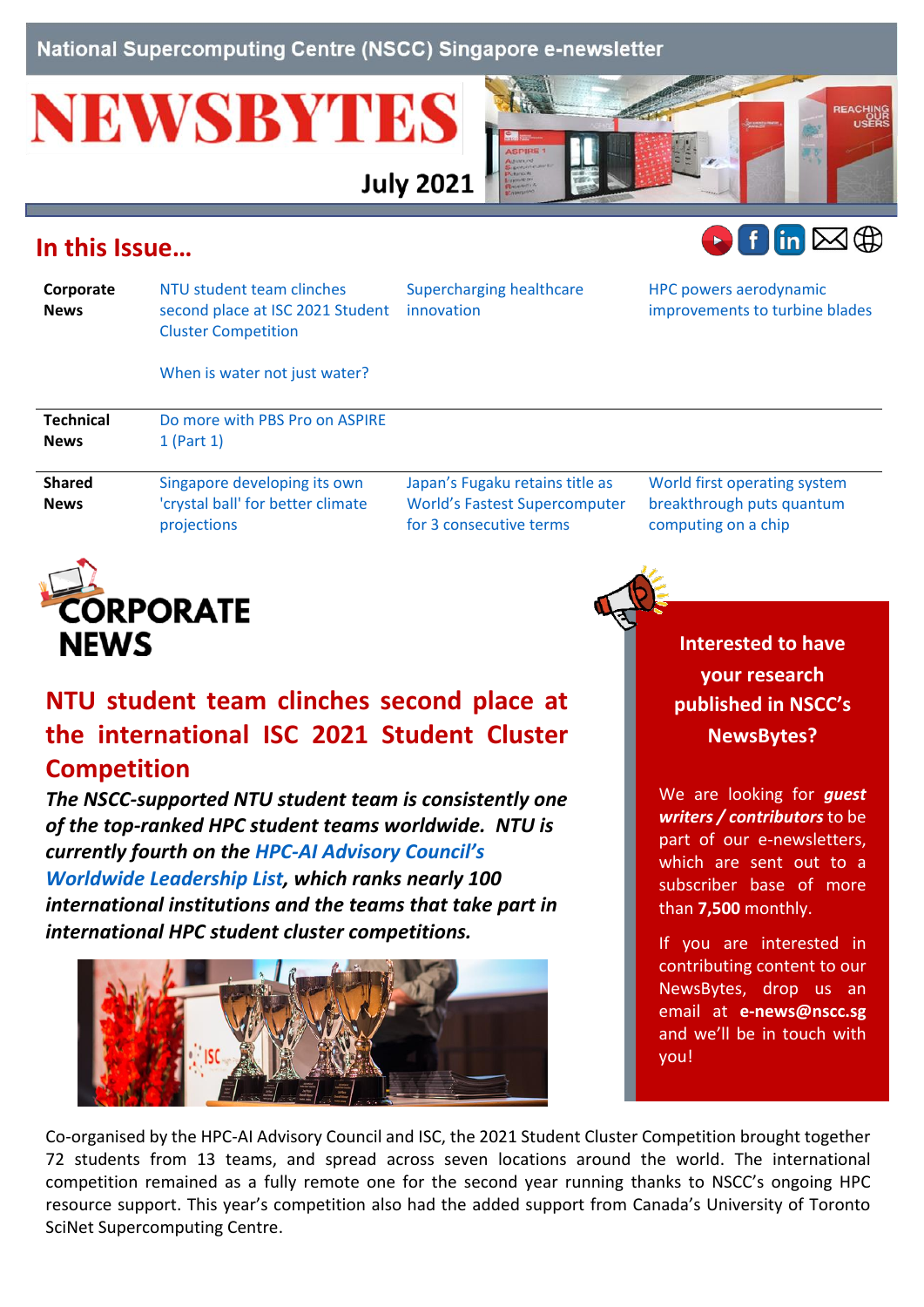From 24 May to 18 June, the teams competed using the same system configurations at both centres and relied on a combination of skills and knowledge to tackle the complex challenges that were set out in this year's competition. In addition to the standard High Performance LINPACK (HPL), HPC Challenge (HPCC), and High Performance Conjugate Gradient (HPCG) micro-benchmarks, the new HPC applications and coding challenge introduced included Weather Research and Forecasting Model (WRF); classic molecular dynamics with focus on materials modelling (LAMMPS); atomic scale quantum mechanical simulations and density-functional theory (GPAW); and a de novo metagenome short read-assembler (MHM2).



NTU Team Supernova members (from left): GOH Puay Hiang, LI Shenggui, YANG Shenghao, TAN Jia Qing, Aurelio Jethro PRAHARA, DO Xuan Long

The team from China's Tsinghua University emerged this year's winner by topping the LINPACK category and overall competition scores. They were followed closely by Team Supernova from Singapore's Nanyang Technological University. The team from Jinan University, China rounded out the top three teams for this year. Spain's Universitat Politècnica de Catalunya and China's Sun Yat-Sen University won the Fan Favourite and Honourable Mention awards, respectively.

The NTU team comprised students from various undergraduate programmes at the School of Computer Science and Engineering. They were supported by their Advisors NTU A/Prof Francis Lee Bu-Sung and former team captain, Mr Siyuan Liu. The team was also mentored by HPC practitioners from NSCC and industry partners including Dr Jernej Zidar (NSCC), Mr James Chen (AWS), Mr Terry Yin (Nvidia AI Tech Center) and Mr Prannoy Sablok (SingAREN).

*"One of the biggest challenges we encountered during the competition was the need for us to work on two separate clusters, each running different Linux distributions and software stacks. Setting up a consistent environment on both clusters so that we could work across them easily took up a significant portion of our competition time," said Mr Yang Shenghao, the team lead for NTU's Team Supernova. Knowing that they were up against some of the best HPC teams* 

*in the region, the team prepared for the competition by engaging in weekly training sessions and team meetings before the start of the competition to build up experience with the applications that they were tasked to work on. Their hard work and determination paid off and they took home second place at the ISC 2021 Student Cluster Competition.*

*"Given the number of prominent teams participating in the competition, we were quite surprised when we learnt about our achievement. Having affirmation that our training and competition strategies were effective, we intend to build on those to strengthen our competitiveness for the next iterations," said Shenghao.*



**Yang Shenghao** Team leader of Team Supernova

#### Congratulations to all the winning teams!

For more details, watch the announcement of the winners at the [ceremony of the 10th Annual ISC HPC-AI](https://www.hpcadvisorycouncil.com/events/student-cluster-competition/)  [Advisory Council Student Cluster Competition.](https://www.hpcadvisorycouncil.com/events/student-cluster-competition/)

[Back to main content list](#page-0-1)

## <span id="page-1-0"></span>**Supercharging healthcare innovation**

*From bench to bedside, high performance computers are running simulations, crunching big data and suggesting medical treatments to make healthcare more effective and affordable.*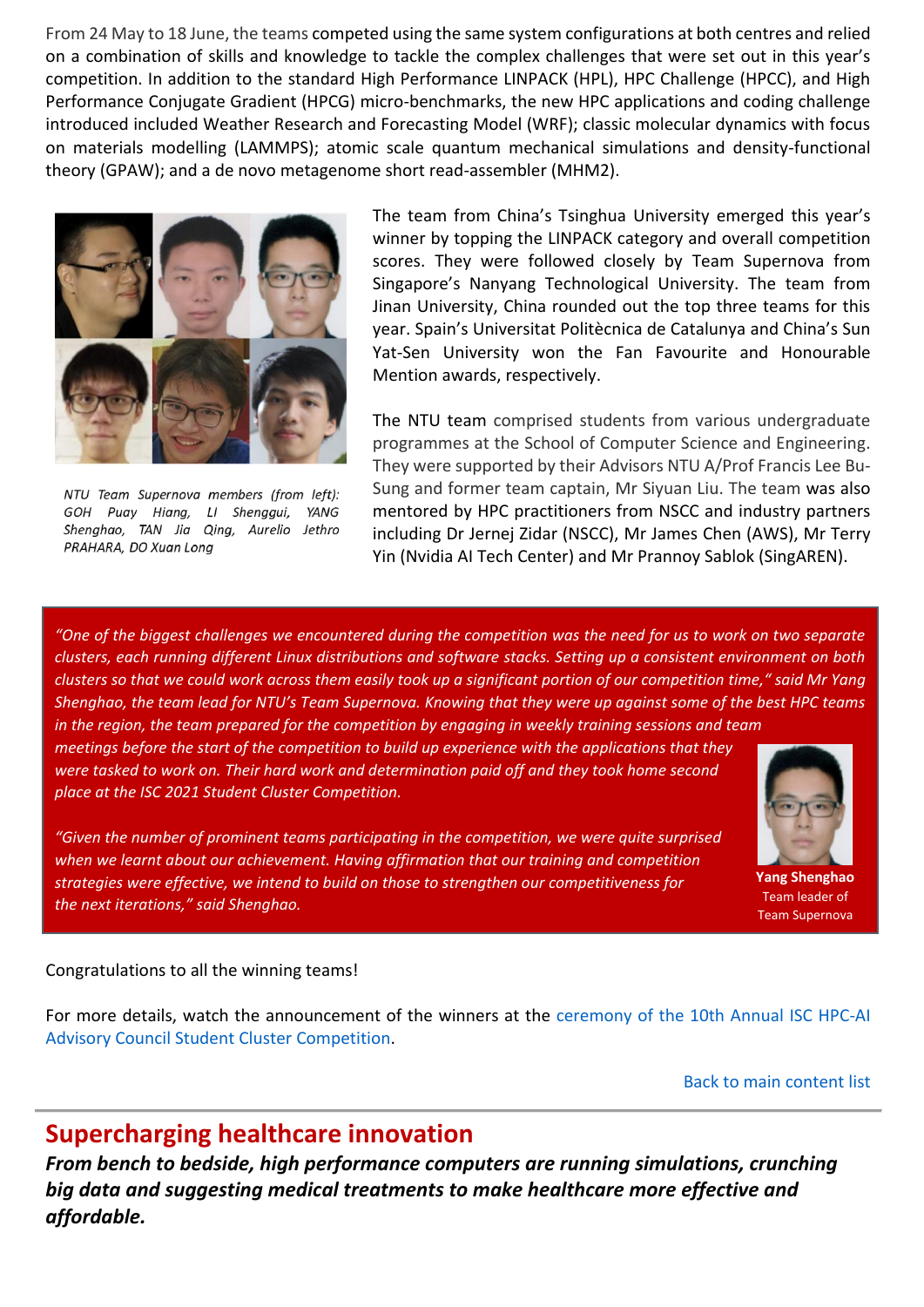As the COVID-19 pandemic rages across the globe, medical professionals, scientists and public health officials are in a race against time to curb the spread of the novel coronavirus.

While we may need them now, the development of new diagnostic tools, vaccines and therapeutics remains complex and may take longer than we can wait for. This is where supercomputers, well known for their ability to rapidly process large amounts of data, can help to accelerate the process. After all, the top 500 supercomputers in the world can perform more



than 1 quadrillion— that's 1 with 15 trailing zeros—operations per second on average.

Beyond tackling the immediate challenges of infectious diseases, supercomputers can also be applied to other aspects of healthcare. From laboratory based medical research to clinical practice, here's how supercomputers are augmenting human abilities and helping medical professionals deliver personalised care.

Supercomputers that simulate how complex biological molecules behave have emerged as a useful tool in responding to the COVID-19 pandemic. Armed with a peak performance of 1.3 petaFLOPS, the MDGRAPE-4A supercomputer at Japan's RIKEN completed a simulation of the protease protein involved in the replication of the SARS-CoV-2 virus on March 17, 2020. More than being just a static image, the simulation showed how the 2,416 atoms making up the protease protein move and wobble around in solution, allowing scientists to screen for potential antiviral compounds that can block it. Such a trial-and-error process could be performed virtually as well, with supercomputers iterating through a much wider range of compounds than what is physically possible. Although not specifically applied to COVID-19 research, a software framework developed at the National Supercomputer Center in Guangzhou, China, trawled through ten million molecules in a trial run, taking just 22.31 hours using the Tianhe-2 supercomputer, which boasts a peak performance of close to 34 petaFLOPS.

Head over to<https://www.nscc.sg/supercomputing-asia-magazine/> to read the full article published in the July 2020 issue of NSCC's Supercomputing Asia Magazine to find out the ways supercomputers are shaping the future of healthcare.

To find out more about the NSCC's HPC resources and how you can tap on them, please contact [e](mailto:e-news@nscc.sg)[news@nscc.sg.](mailto:e-news@nscc.sg)

Visit [www.nscc.sg/case-studies](file:///C:/Users/nscc/Downloads/www.nscc.sg/case-studies) to learn more about how supercomputers are helping Singapore.

*This article was first published in the print version of Supercomputing Asia, July 2020. Credit: Li Lidao, Writer, Asian Scientist Magazine*

[Back to main content list](#page-0-1)

### <span id="page-2-0"></span>**HPC powers aerodynamic improvements to turbine blades**

*Researchers at NTU are tapping HPC resources to investigate methods to improve turbine blade aerodynamics that could lead to energy and fuel savings.*

Flow separation is a common occurrence in many engineering problems, especially in industries like the aerospace and automotive sectors. The separation of a laminar or turbulent boundary layer can severely lower the efficiency of a turbine blade, for example.

To address this, a team of researchers from [Nanyang Technological](https://www.ntu.edu.sg/MAE)  [University's School of Mechanical and Aerospace](https://www.ntu.edu.sg/MAE) Engineering are leveraging NSCC's high performance computing resources to investigate the use of



Credit: NTU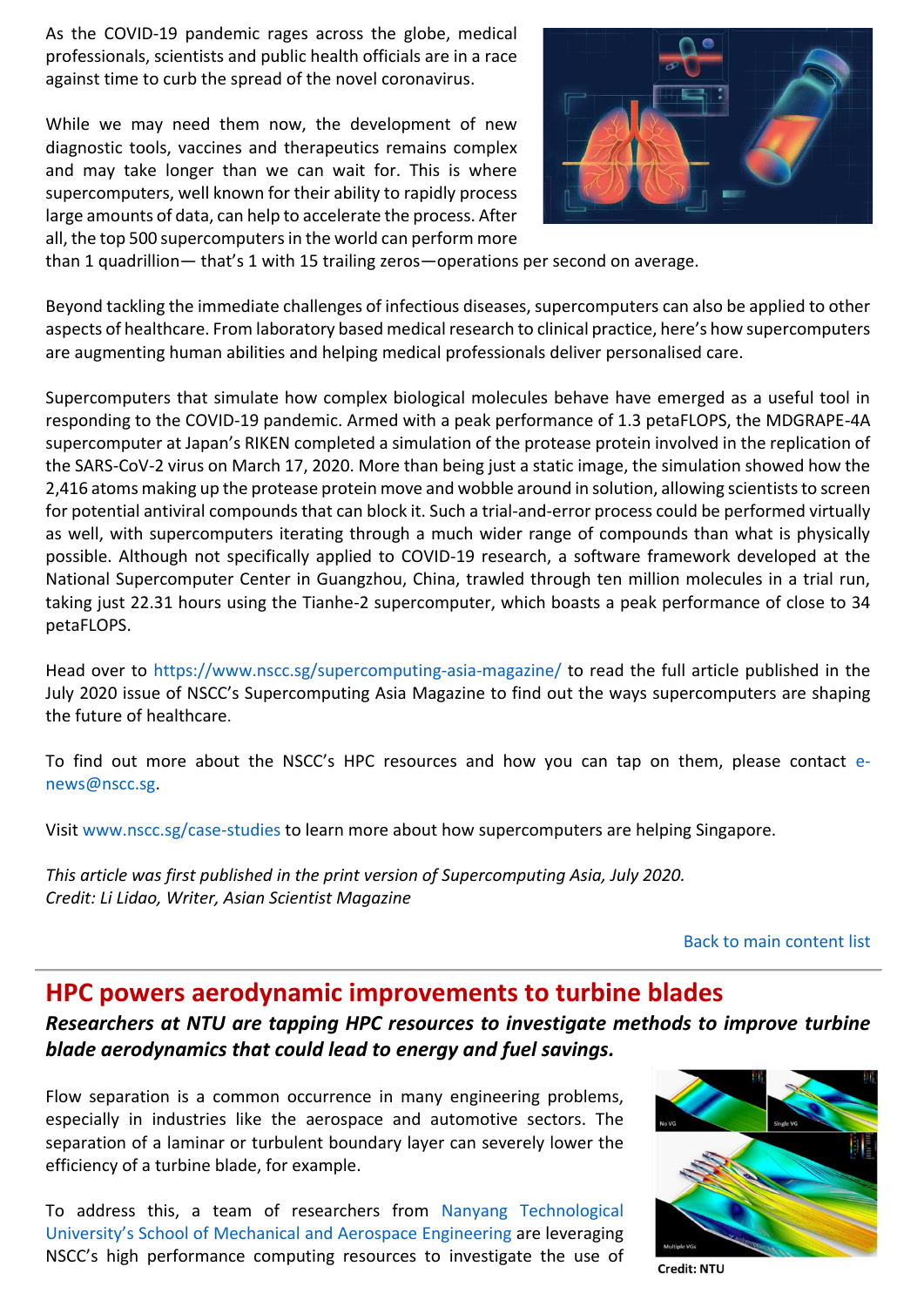vortex generators (VGs) to mitigate flow separation across a sharp-edge ramp. Using numerical simulations, the team qualitatively evaluates and compares flow characteristics with and without VGs to determine the resulting performance enhancements.

*"The simulations are computationally intensive and through NSCC's support, we are able to speed up the analysis and undertake simulations with more refined discretisation for increased accuracy."*

**Ng Bing Feng** Assistant Professor School of Mechanical and Aerospace Engineering Nanyang Technological University



The team's fundamental research on flow separation and recirculation as well as on flow control strategies based on bio-inspired vortex generators, provides deep insights to performance enhancement and optimisation. The research findings help to uncover design parameters and optimal configurations for direct implementation so that improvements in energy / fuel savings can be achieved.

To find out more about how NSCC's HPC resources can help you, please contact [e-news@nscc.sg.](mailto:e-news@nscc.sg)

[Back to main content list](#page-0-1)

## <span id="page-3-0"></span>**When is water not just water?**

*NSCC's supercomputing resource is helping researchers gain a better understanding of the true nature of water, and its properties.*

Although it is one of the most common elements, there is an ongoing scientific debate on the structure of water as well as the underlying liquid-liquid phase transitions. Water is simultaneously the most common liquid on earth and the weirdest, judging from the variety of its anomalous properties. For example, water reaches its maximum density at 4 degrees Celsius whereas other simple liquids just expand on heating. The "weird" nature of water may be explained if it is seen as a mixture of two different structures. However, the exact "mixture" of water is still a topic of discussion and not fully elucidated.



*"The project requires us to perform simulations on large water cells therefore NSCC's supercomputer resources are essential. Additionally, many undergraduate students get to be involved in the project as they get free access to NSCC's cluster."*

> **Zhuang Bilin** Assistant Professor Science (Chemistry) Yale-NUS



A team of researchers at [Yale-NUS College](https://www.yale-nus.edu.sg/) are tapping NSCC's supercomputer to analyse in greater detail the structures of the "mixtures" that make up water. The goal is to gain a better understanding of the microscopic structure of water to shed light on the many physical and chemical processes in the aqueous environment.

The group has recently developed a new theory that water is a mixture of two states of water molecules. The team used NSCC's supercomputer to perform complex simulations of the interaction between water molecules. The project will continue to explore the implications of the classification, including the degree of hyperuniformity of the two states and the thermodynamic implications.

To find out more about the NSCC's HPC resources and how you can tap on them, please contact [e](mailto:e-news@nscc.sg)[news@nscc.sg.](mailto:e-news@nscc.sg)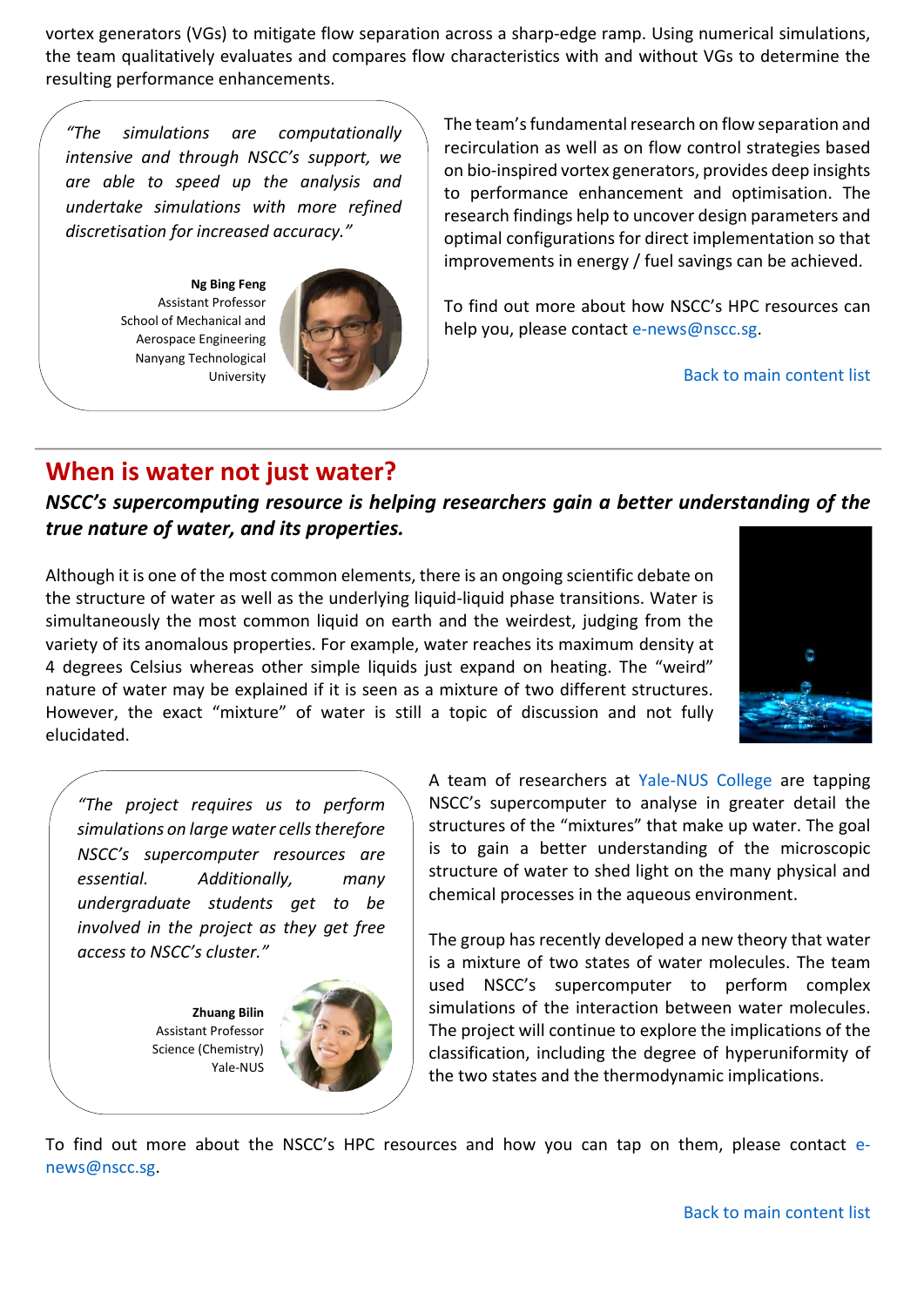

## <span id="page-4-0"></span>**Do more with PBS Pro on ASPIRE 1**

*Part 1.*



Jobs submitted to PBS Pro on ASPIRE 1 seldom start immediately, especially if one requires many compute nodes. This in turn means the user has to periodically login and check the status of his job, which is suboptimal. Fortunately, PBS Pro can let the user know when his job starts, ends or is terminated without any coding.



This can be achieved by adding just two lines to the job's PBS file: #PBS -m abe #PBS -M my\_preferred@email.address

The first line specifies the mail options and, in this case, will send an email if the job aborts (a), begins (b) or ends (e). The second line specifies one or more email addresses to use.

#### Reference

<https://help.nscc.sg/wp-content/uploads/Getting-Started-ASPIRE-1-v1.08-final.pdf>

**For more information and FAQs on ASPIRE 1, please visit:** 

[https://help.nscc.sg](https://help.nscc.sg/)

[Back to main content list](#page-0-1)



Shared articles and news from the HPC world.

## <span id="page-4-1"></span>**Singapore developing its own 'crystal ball' for better climate projections**

*The effects of planetary warming are clear. Global temperatures and sea levels are rising, certain extreme weather events could intensify, and rainfall patterns could become more erratic.*